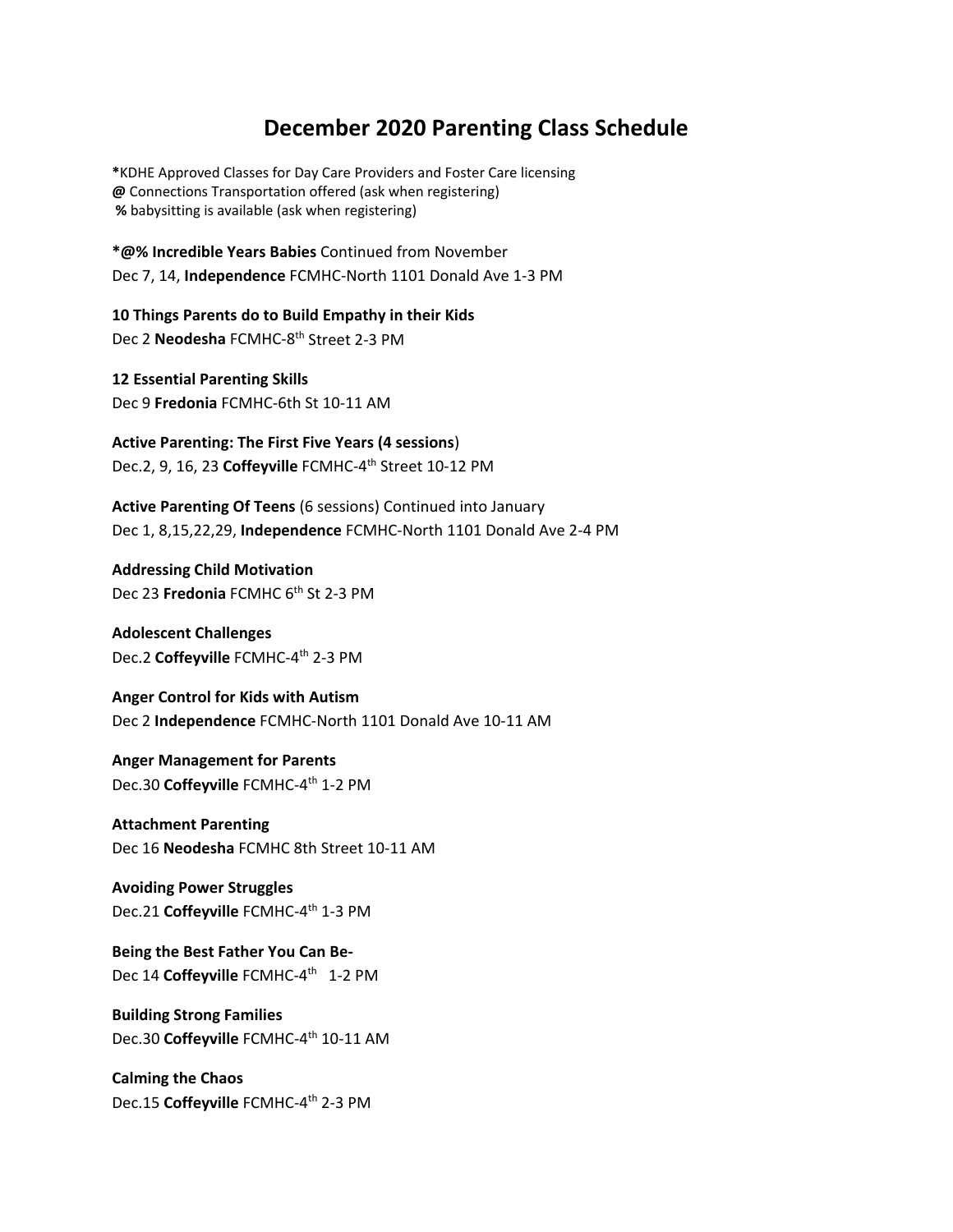**Didn't I Tell You to Take Out the Trash** Dec.10 Coffeyville FCMHC-4<sup>th</sup> 10-12 PM

**Early Childhood Parenting Made Fun** (5 sessions) Continued into January Dec 7, 14, 21, 29 **Independence** FCMHC-North 1101 Donald Ave 10-12 PM

**Establishing Sleep Routines for Toddlers** Dec 16 **Neodesha** FCMHC 8th Street 2-3 PM

**Families Make The Difference** (3 sessions) Dec.7, 14, 21 **Coffeyville** FCMHC-4th 10-11 AM

**Helping Kids Cope in A Traumatic Event** Dec.10 Coffeyville FCMHC-4<sup>th</sup> 2-3 PM

**Helping Kids Cope with Grief** Dec.22 **Coffeyville** FCMHC-4th 2-3 PM

**Helping Kids Manage Stress** Dec.8 Coffeyville FCMHC-4<sup>th</sup> 2-3 PM

**Helping Parents Raise Resilient Kids** Dec.16 Coffeyville FCMHC-4<sup>th</sup> 2-3 PM

**Helping your Child Overcome Remote Learning Roadblocks** Dec 10 **Independence** FCMHC 1101 Donald Ave 2-3 PM

**How to Discipline Kids with Out Losing Their Love and Respect** Dec.17 Coffeyville FCMHC-4<sup>th</sup> 10-12 PM

**How to Raise Kids Who Make Responsible Decisions When Nobody Is Watching** Dec.3 Coffeyville FCMHC-4<sup>th</sup> 10-12 PM

**How to talk to your kids about Suicide** Dec 30 **Neodesha** FCMHC 8th St 2-3 PM

**Let's talk the talk: Discussing risky behaviors with your teens** Dec 9 **Fredonia** FCMHC 6th Street 2-3 PM

**Mindful Parenting**  Dec 31 **Independence** FCMHC-North 1101 Donald Ave 2-3 PM

**Painless parenting for the preschool Years** (2 sessions) Dec 22, 31 **Independence** FCMHC-North 1101 Donald Ave 10-12 PM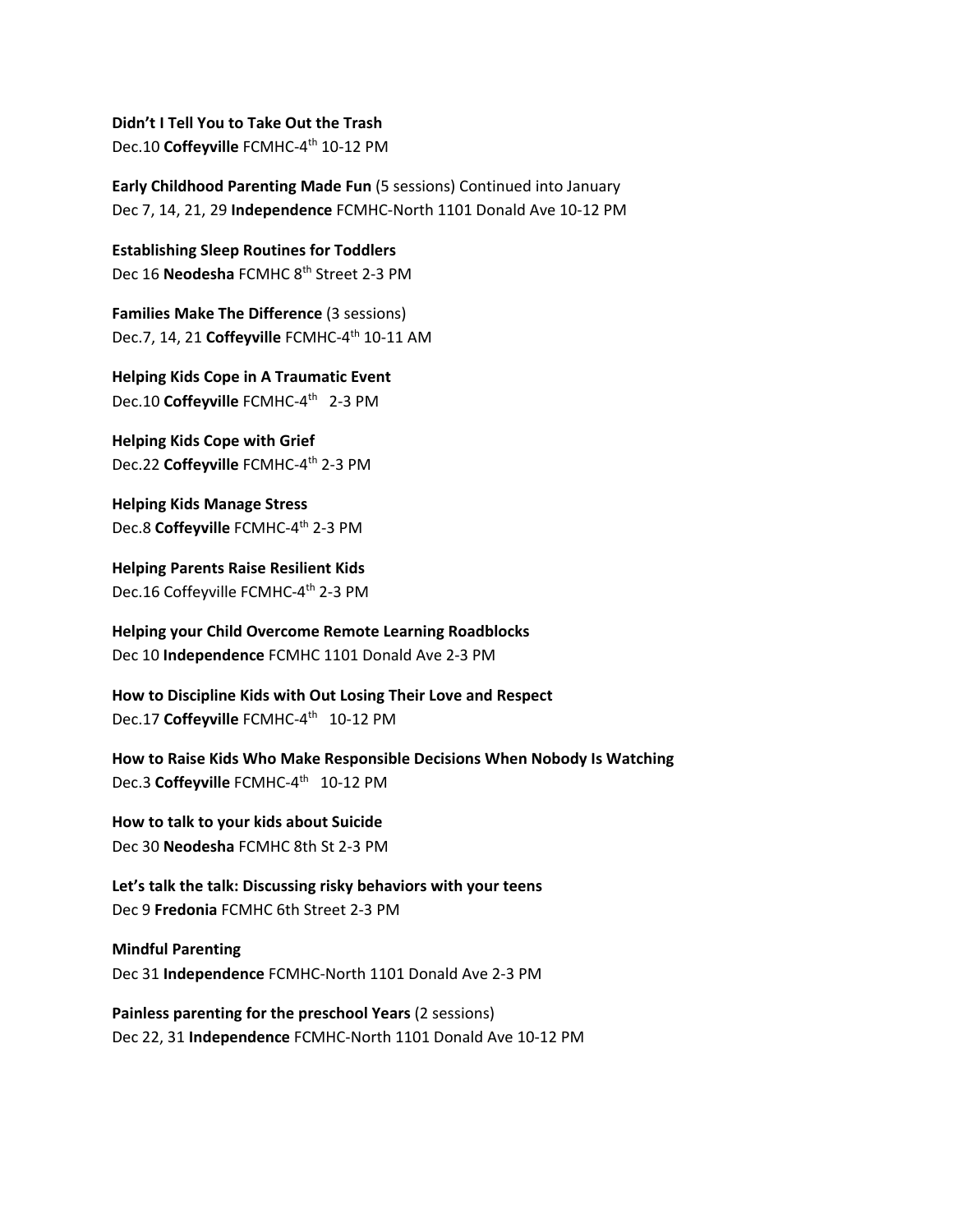**Parent Education Support Group**

Dec 4, 11, 18 **Independence** FCMHC-North 1101 Donald Ave 10-11 IS Dec.31 Coffeyville FCMHC-4<sup>th</sup> 1-2

## **Parenting doesn't Have to Be Rocket Science**

Dec 3 **Independence** FCMHC-North 1101 Donald Ave 10-12 PM

**Parenting the Love and Logic Way** (6 sessions) Dec. 1, 8,15,22,29 **Coffeyville** FCMHC-4th 10-12 PM

**Parenting through Tough Times: Coping With Depression** Dec.23 **Coffeyville** FCMHC-4th 2-3 PM

**Positive Parenting for Preteens** Dec 28 **Independence** FCMHC 1101 Donald Ave St 2-3 PM

**Prenatal Health and Nutrition**  Dec 3 **Independence** FCMHC-North 1101 Donald Ave 2-3 PM

**Real World Parenting Solutions**  Dec. 9 **Coffeyville** FCMHC-4th 1-3 PM

**Repairing Bonds Broken By Addiction** Dec.29 **Coffeyville** FCMHC-4th 2-3 PM

**Secrets to Success in Parenting Your Teen** Dec.1 Coffeyville FCMHC-4<sup>th</sup> 2-3 PM

**Stimulation for Healthy Development- Baby's first year**  Dec 23 **Fredonia** FCMHC 6th Street 10-11 AM

## **Stimulating Baby Massage**

Dec 21 **Independence** FCMHC-North 1101 Donald Ave 2-3 PM

**Teaching Kids about Healthy Boundaries** Dec 17 **Cowley** FCMHC-22214 D Street, Winfield 10-11 AM

**The Effects of Substance Abuse On the Family**  Dec. 7 Coffeyville FCMHC-4<sup>th</sup> 1-2 PM

**The Importance of Self-Care for Parents** Dec.3 Coffeyville FCMHC-4<sup>th</sup> 2-3 PM

**The Irritable Baby**  Dec 10 **Independence** FCMHC- North 1101 Donald Ave 10-11 AM